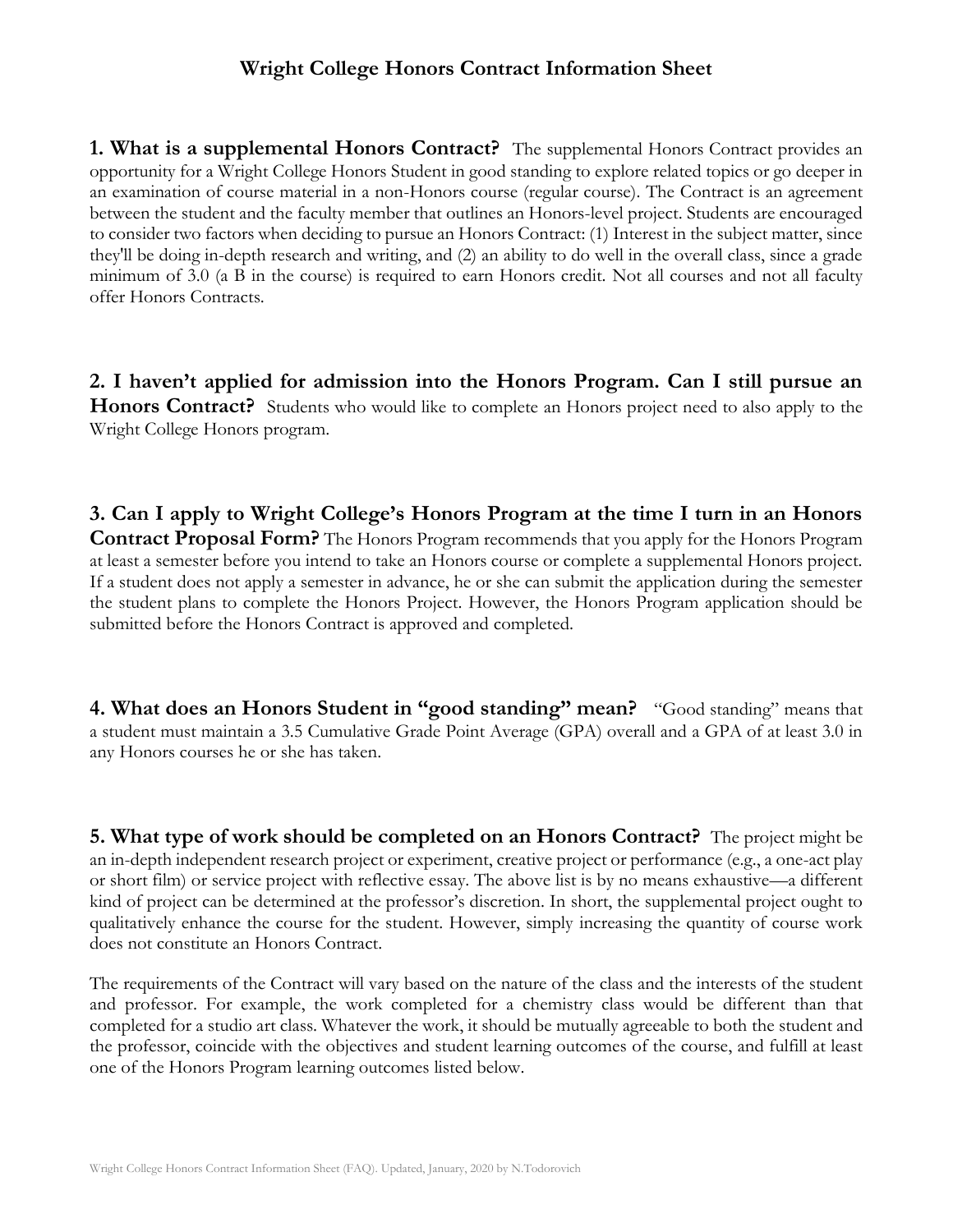## **6. What are the learning outcomes for the Wright College Honors Program?**

- 1. Quality research or scholarship in their fields;
- 2. Professional quality skills in written, oral, graphical and digital communication;
- 3. Advanced knowledge of the arts and sciences as well as the interrelationship among them;
- 4. Analytic skills in addressing complex ideas and texts across disciplines and incorporating multiple disciplinary perspectives;
- 5. Leadership skills and engaged civic and ethical responsibility in local and global settings, both collaboratively and individually;
- 6. Cultural awareness and sensitivity both to his/her own cultural traditions and those of other cultures.

**7. How do I arrange an Honors Contract with a professor?** We recommend that Honors Students meet with their professor(s) during the first two-three weeks of the semester to discuss the possibility of establishing an Honors Contract and determine a suitable extra component for their studies. Students should thoroughly read their course syllabi before meeting with professors. If the professor is willing to establish an Honors Contract, the student and professor should come to a mutual agreement as to the nature of the supplemental work. The student must then complete the Honors Contract Proposal Form, both parties must sign off on it, and the proposal form must be returned to the Wright College Honors Program Coordinators by the end of the third week of the semester. Faculty reserve the right to support or reject any Honors Contract.

**8. Do all faculty participate in the Honors Contract?** All Wright College faculty are free to decline or accept any and all Honors Contracts in their classes.

**9. What is involved in the approval process?** 1.) Students must first submit an Honors Contract Proposal Form to the supervising faculty member for approval. Students should not assume that an Honors Contract Proposal will automatically receive approval; additional information may be required before approval can be granted. The student and professor should review the proposal carefully to ensure that all requirements are met. 2.) Once the supervising faculty member has approved and signed the Honors Contract Proposal Form, submit the completed form to the Wright College Honors Program Coordinators by the end of the fourth week of the semester.

## **10. What are the responsibilities of Honors Students who want to complete an Honors**

**Contract?** Initiating an Honors Contract is the student's responsibility. If a professor does not mention an Honors Contract in class or in the course syllabus, students must first ask if this is an option that is available to them. Introduce yourself (ideally in person) as an Honors Student who is interested in completing an Honors Contract. If the faculty member is willing to support and direct a supplemental Honors project in the course, the student should meet with the faculty member to formulate the specific details of the Honors Contract Proposal. The student should meet regularly with the supervising faculty member to submit work, review progress, and obtain advice and suggestions.

The student must submit a complete final product by the date agreed upon with the supervising faculty member. Students are also required to submit a copy of their completed Honors project to the Honors Program Coordinators at the end of the term in which the Contract is pursued. Finally, the student will be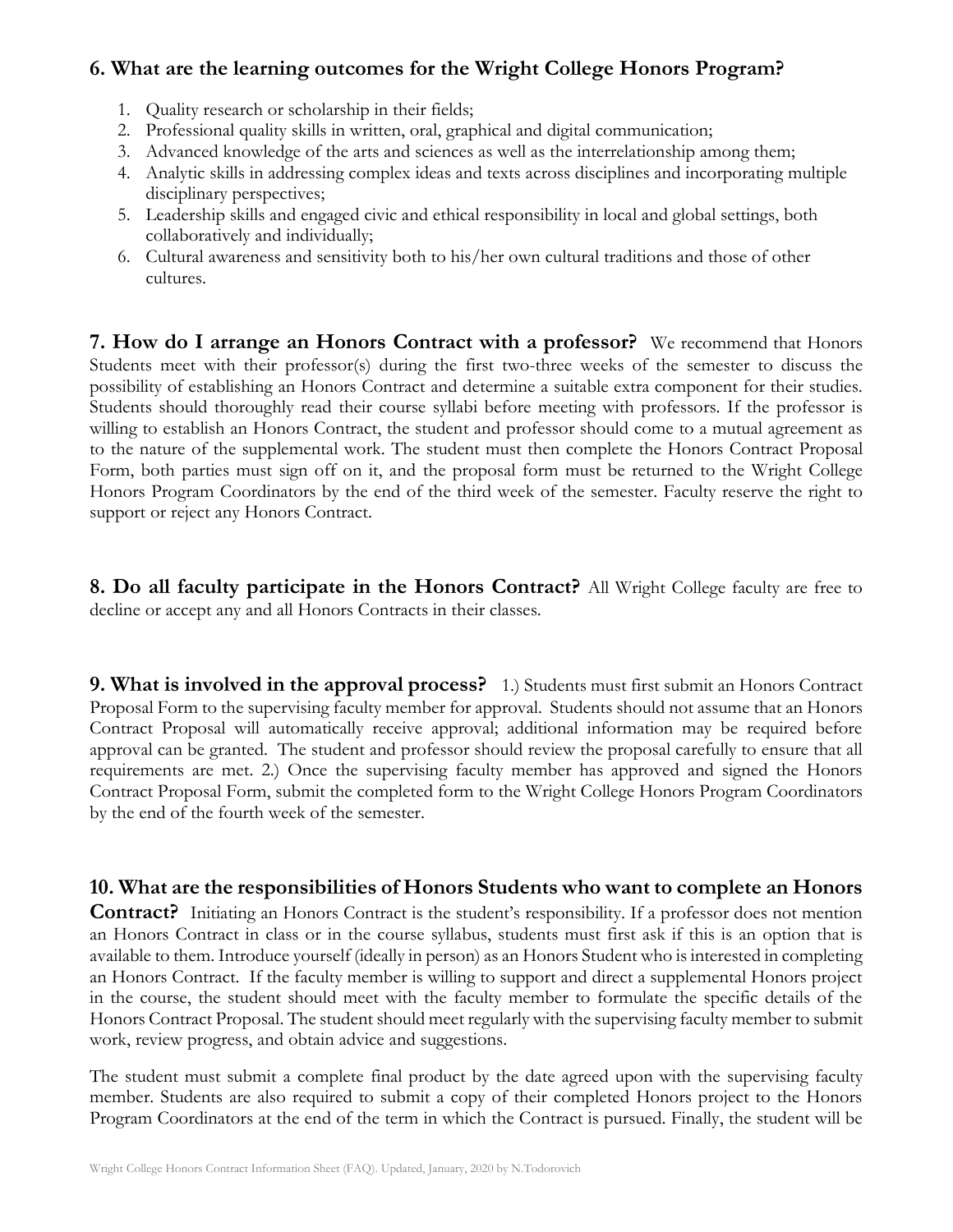required to showcase his or her project during the Honors Colloquium at Wright in the semester in which the Contract is pursued.

**11. What are the responsibilities of the supervising faculty member?** The supervising faculty member is responsible for helping the student develop and carry out the Honors Contract. Signing the completed Honors Contract Proposal Form indicates the faculty member's approval of the project scope, objectives, and workload. The supervising faculty member should meet with the student on a regular basis during the semester to further explore the subject matter, to review evidence of progress, and to offer advice and suggestions. Supervising faculty are also expected to participate in Honors Committee meetings and/or faculty development sessions. The supervising faculty member must submit a letter grade for the supplemental Honors project to the Honors Program Coordinators at the end of the semester and complete a brief Honors Contract Evaluation Form for assessment purposes.

**12. Why are students allowed to pursue only one Honors Contract per semester?** Honors Contracts require a significant amount work for everyone involved: the students, the supervising faculty member, and the Honors Program staff. Honors Contracts will typically require at least three (3) additional hours of student work per week as well as regularly scheduled meetings between students and their supervising faculty members. The Honors Program wants students to succeed in all of their scholarly pursuits and advises students to appropriately allocate their time and energy to academic, extracurricular, and nonacademic pursuits.

**13. What if the project is not ready for presentation at the time the Colloquium is scheduled to take place?** Students may present their projects as works in progress. Talking through one's ideas can be a great way to obtain feedback for the final version of the project report.

**14. What is the due date for the completed supplemental Honors project?** The due date for the supplemental Honors project is determined and agreed upon by the student and supervising faculty member during the proposal process. The student must indicate a final completion date on the Honors Contract Proposal Form. The Wright College Honors Program recommends the last day of instruction as the completion date, however, depending on the project, an earlier deadline may be appropriate.

**15. How are Honors Contracts graded?** The student and faculty member should discuss grading criteria while drafting the Honors Contract proposal. It is the supervising faculty member's prerogative to decide what letter grade or score to assign for the completed Honors project.

The Honors-level coursework outlined in the Contract is not a substitute for regularly assigned work; however, it may expand upon/advance an assignment at the faculty member's discretion as long as all regular course student learning outcomes are met. Grading for the Honors Contract may or may not be separate from grading for the companion course.

The supervising faculty member may decide to include the project grade as part of the course grade or the supervising faculty member may issue two separate grades, one for the supplemental Honors project and one for the course. The student must earn a 'B' or better on the regular class work and successfully complete the terms of the Honors Contract to receive Honors credit.